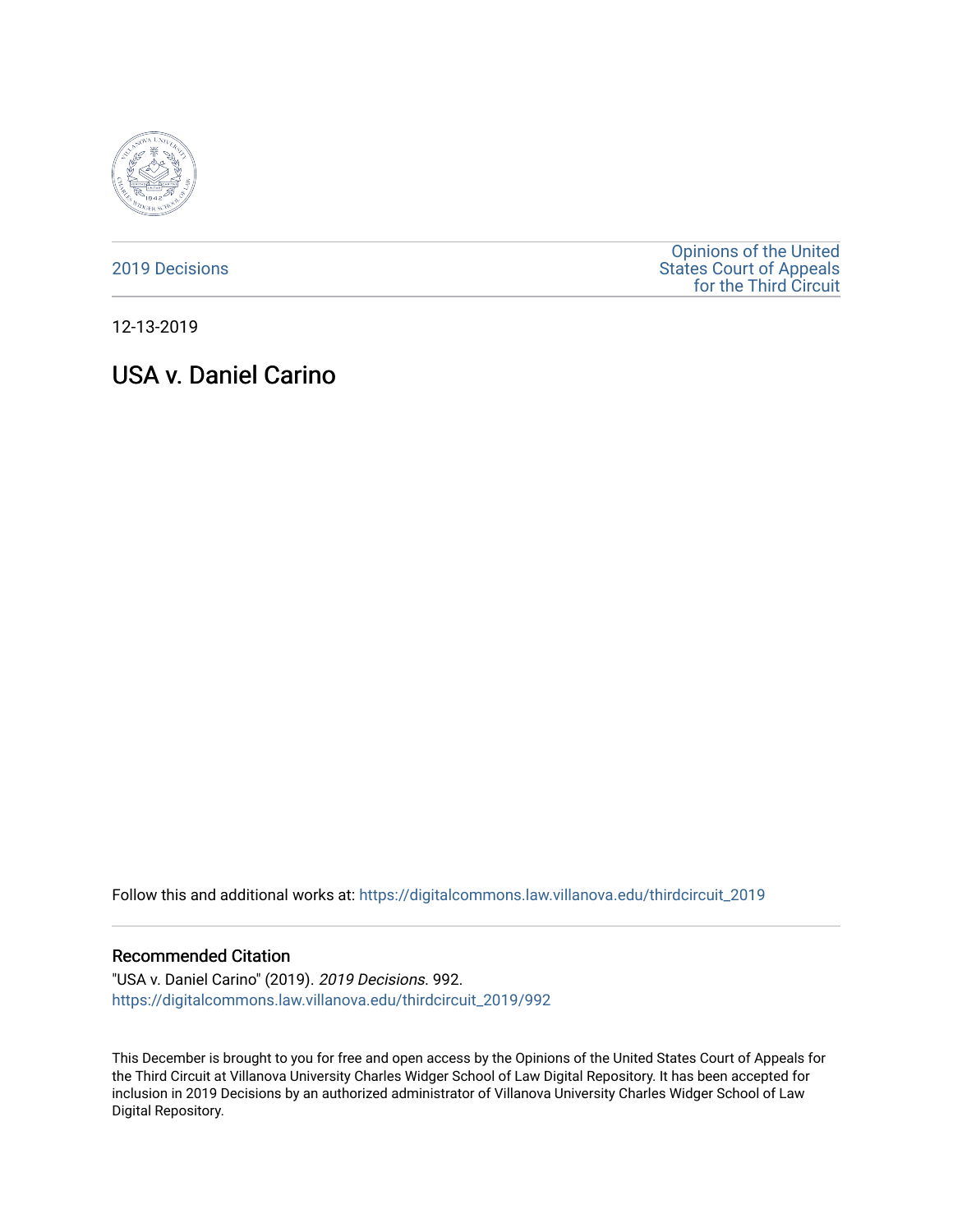### **NOT PRECEDENTIAL**

# UNITED STATES COURT OF APPEALS FOR THE THIRD CIRCUIT

\_\_\_\_\_\_\_\_\_\_\_\_\_

### No. 19-1706 \_\_\_\_\_\_\_\_\_\_\_\_\_

### UNITED STATES OF AMERICA

v.

DANIEL CARINO, Appellant

On Appeal from the District Court of the Virgin Islands District Court No. 1-16-cr-00023-001 District Judge: The Honorable Wilma A. Lewis

Submitted Pursuant to Third Circuit L.A.R. 34.1(a) December 9, 2019

Before: SMITH, *Chief Judge*, McKEE, and SHWARTZ, *Circuit Judges*

(Filed: December 13, 2019)

\_\_\_\_\_\_\_\_\_\_\_\_\_\_\_\_\_\_\_\_\_

## OPINION\* \_\_\_\_\_\_\_\_\_\_\_\_\_\_\_\_\_\_\_\_\_

SMITH, *Chief Judge.*

 $\overline{a}$ 

<sup>\*</sup> This disposition is not an opinion of the full court and pursuant to I.O.P. 5.7 does not constitute binding precedent.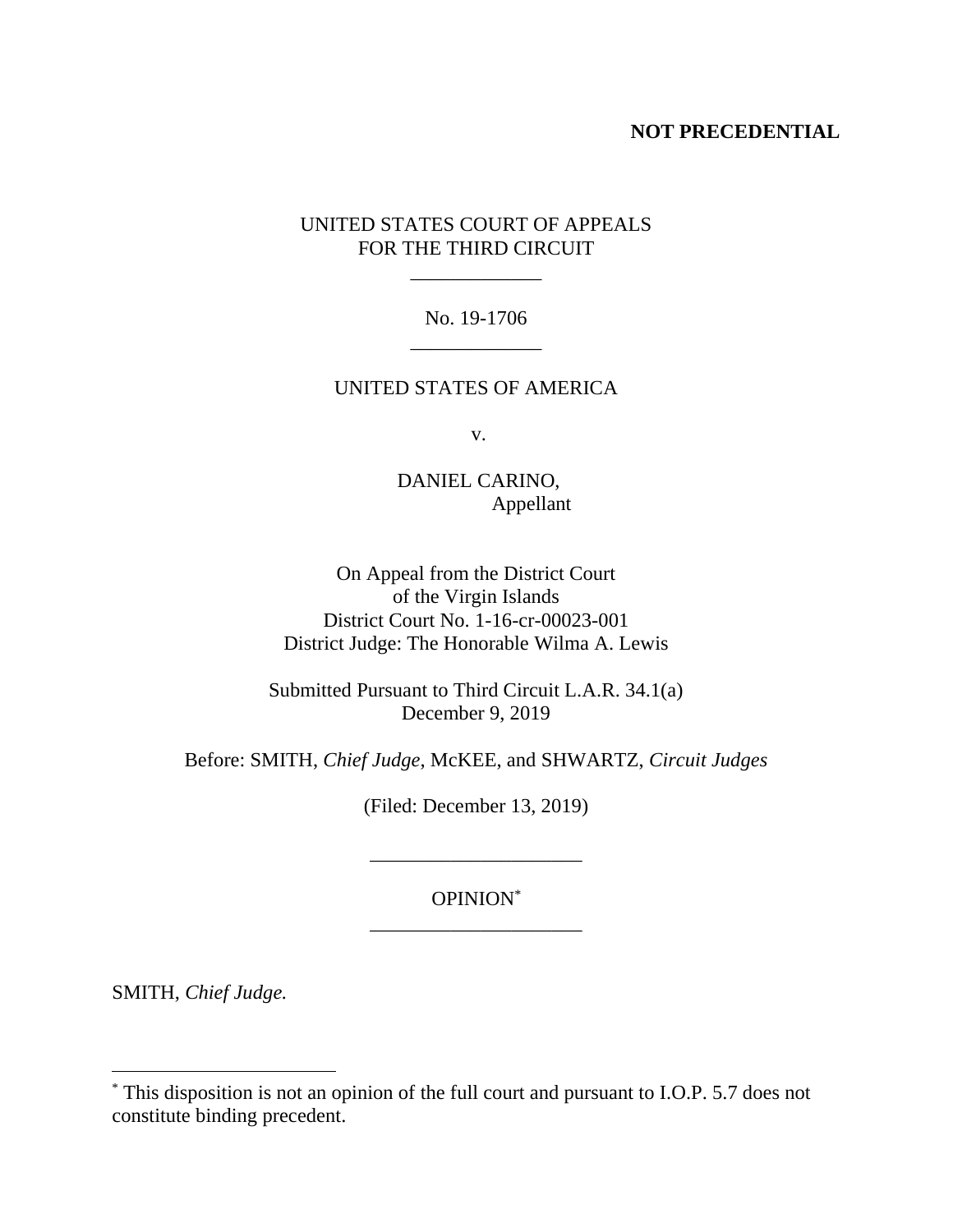A jury convicted Carino of one federal offense, using a firearm during a violent crime, and two Virgin Islands ("V.I.") offenses, attempted murder and assault in the third degree. On appeal of the territorial counts only, Carino claims that the District Court erred by (1) failing to consider, during sentencing, Carino's "substantial assistance" to the F.B.I.; (2) refusing to allow an evidentiary hearing on Carino's "substantial assistance;" and (3) referencing Virgin Islands Superior Court Rule 35 when concluding that additional evidence on "substantial assistance" was unwarranted. Because the District Court acted appropriately, we will affirm.

**I** 2

Two V.I. Superior Court Rules are relevant in this case: 35 and 134.<sup>3</sup> Rule 134(a) stated that "the court shall afford the defendant or his counsel an opportunity to make a statement in the defendant's behalf and to present any information in mitigation of punishment." V.I. Super. Ct. Rule 134 (2018) (repealed). In contrast, Rule 35 outlines the process by which the government can move to reduce a sentence for "substantial assistance." V.I. Super. Ct. Rule 35 (2019). Rule 35, however, only applies post-

 $\overline{a}$ 

<sup>&</sup>lt;sup>2</sup> The District Court had subject matter jurisdiction pursuant to 18 U.S.C. § 3231 and 48 U.S.C. § 1612. This Court has appellate jurisdiction under 28 U.S.C. § 1291. When interpreting V.I. law, we follow the decisions of the territory's highest court. *Illinois Nat. Ins. Co. v. Wyndham Worldwide Operations, Inc.*, 653 F.3d 225, 231 (3d Cir. 2011). Under V.I. law, sentences that fall within the bounds of the applicable statute are generally non-reviewable absent a showing of illegality or abuse of discretion. *Brown v. People*, 56 V.I. 695, 699 (V.I. 2012).

<sup>&</sup>lt;sup>3</sup> Rule 134 was in effect at the time the crime was committed and throughout conviction and sentencing. The Virgin Islands Supreme Court has since repealed the rule. V.I. Sup. Ct., *In Re Amendments to the Rules Governing the Superior Court of the Virgin Islands*, Promulgation No. 2019-003 (Feb. 15, 2019), http://visupremecourt.org/wfData/files/2019-0003.pdf.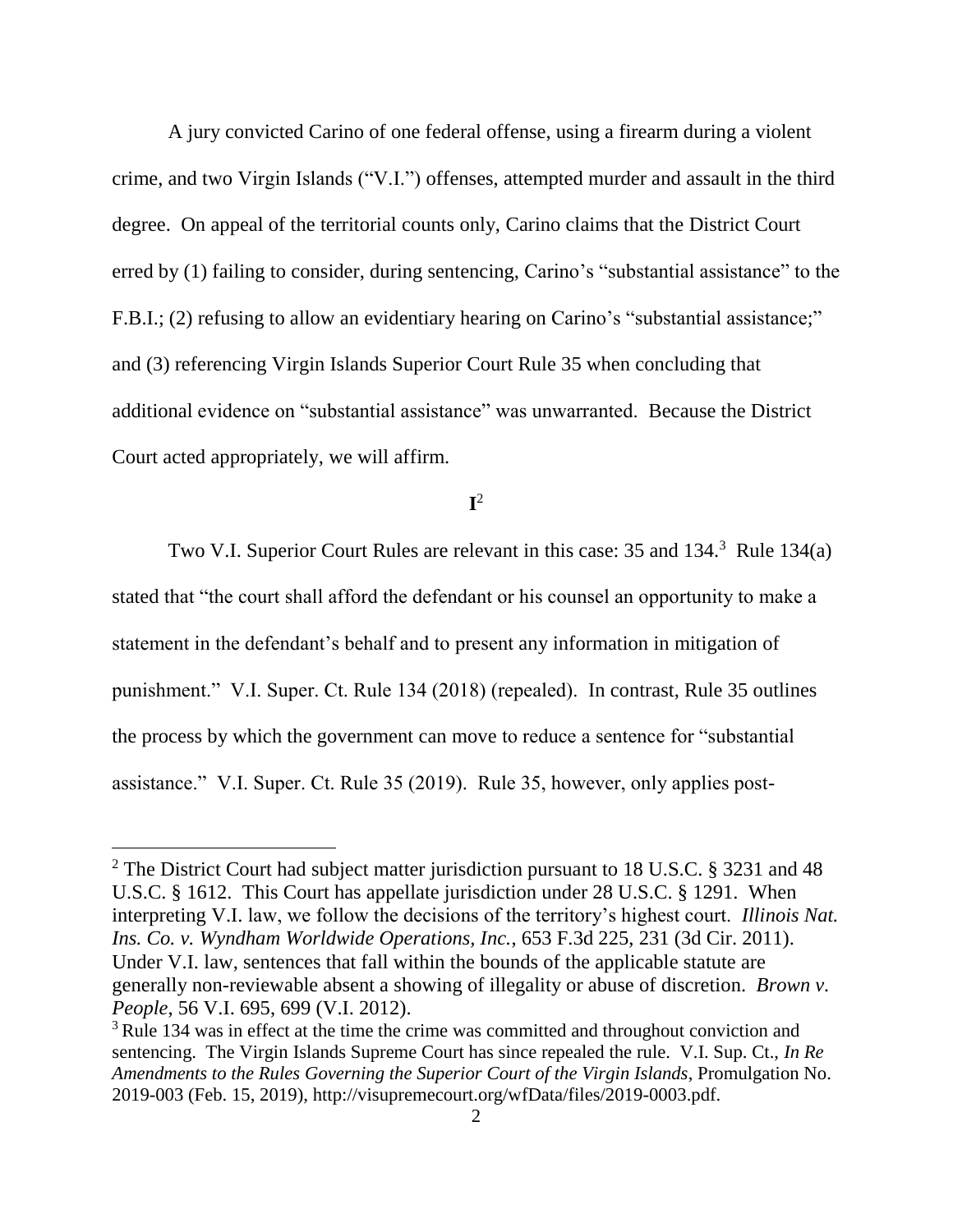sentencing. *Id.*

Carino contends that the District Court erred by failing to consider his "substantial assistance" during sentencing. The record belies this assertion. Rule 134(a) permitted the introduction of any "mitigating" evidence, including evidence that a defendant willingly gave information to the police. At sentencing, counsel affirmed that Carino voluntarily provided the F.B.I. with information about several unsolved crimes. The District Court considered this voluntary effort as a mitigating factor. The government claimed, however, that the information supplied was of no value, so the Court appropriately exercised its broad discretion in assigning the "mitigating" actions no weight.

#### **II**

Trial counsel also sought to prove, by delving into the specific information divulged, that Carino's actions constituted "substantial assistance." The District Court refused to allow an evidentiary hearing on this issue, concluding that a determination of "substantial assistance" was solely within the prosecutor's discretion absent a showing of bad faith. We discern no error.

Drawing on *United States v. Abuhouran*, 161 F.3d 206 (3d Cir. 1998), there are a number of reasons why it is generally inappropriate for courts to decide whether a defendant rendered "substantial assistance:" (1) second guessing the prosecutor is neither practical nor proper. To determine whether a defendant's cooperation was useful, the Court would be forced "to examine the government's prosecutorial and investigative files